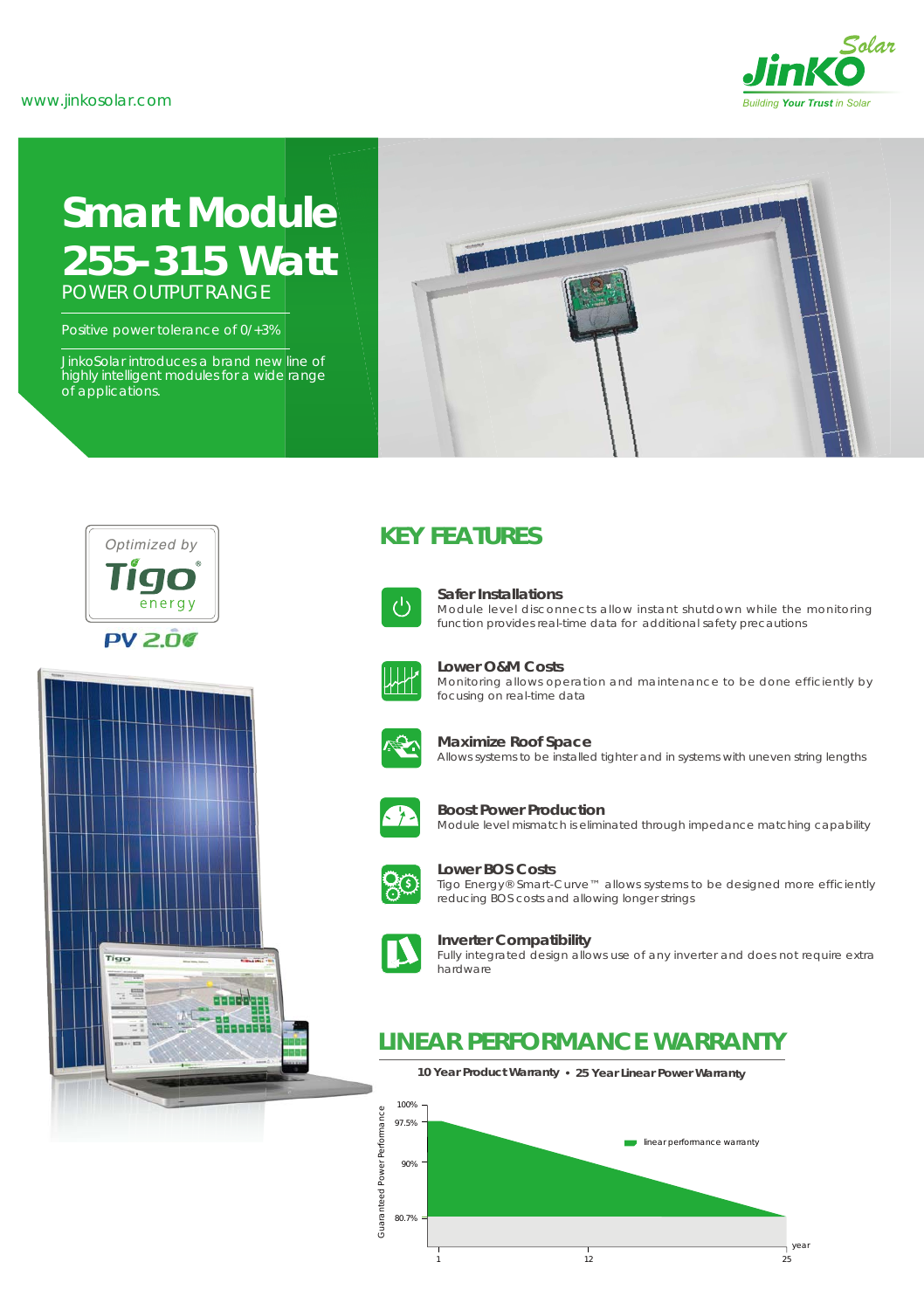# **Smart Module**

Jinkosmart modules incorporate innovative power electronics from Tigo Energy to achieve module-level diagnostics and maximum energy harvest through DC power optimization in addition to the safety features.

Integration of the module optimizer into the junction-box enables patented Smart Curve technology, which allows up to 30% longer strings and significant balance-of-system(BOS) cost savings.

# **SYSTEM ARCHITECTURE**

Jinkosmart system components work together with any inverter to maximize energy harvest and communicate wirelessly through the gateway, allowing users to monitor system performance in real- time.



# **SMART CURVE TECHNOLOGY**

Module-integrated Jinkosmart technology reduces the open circuit voltage range for each module and allows longer strings to be designed. The maximum voltage is programmed by Jinko Solar in the factory.

- Hardware voltage clamp prevents over-voltage
- Design up to 30% longer strings
- Fewer combiner boxes, fuses and wiring
- Smaller resistance losses
- IEC61215, IEC61730 & UL1703

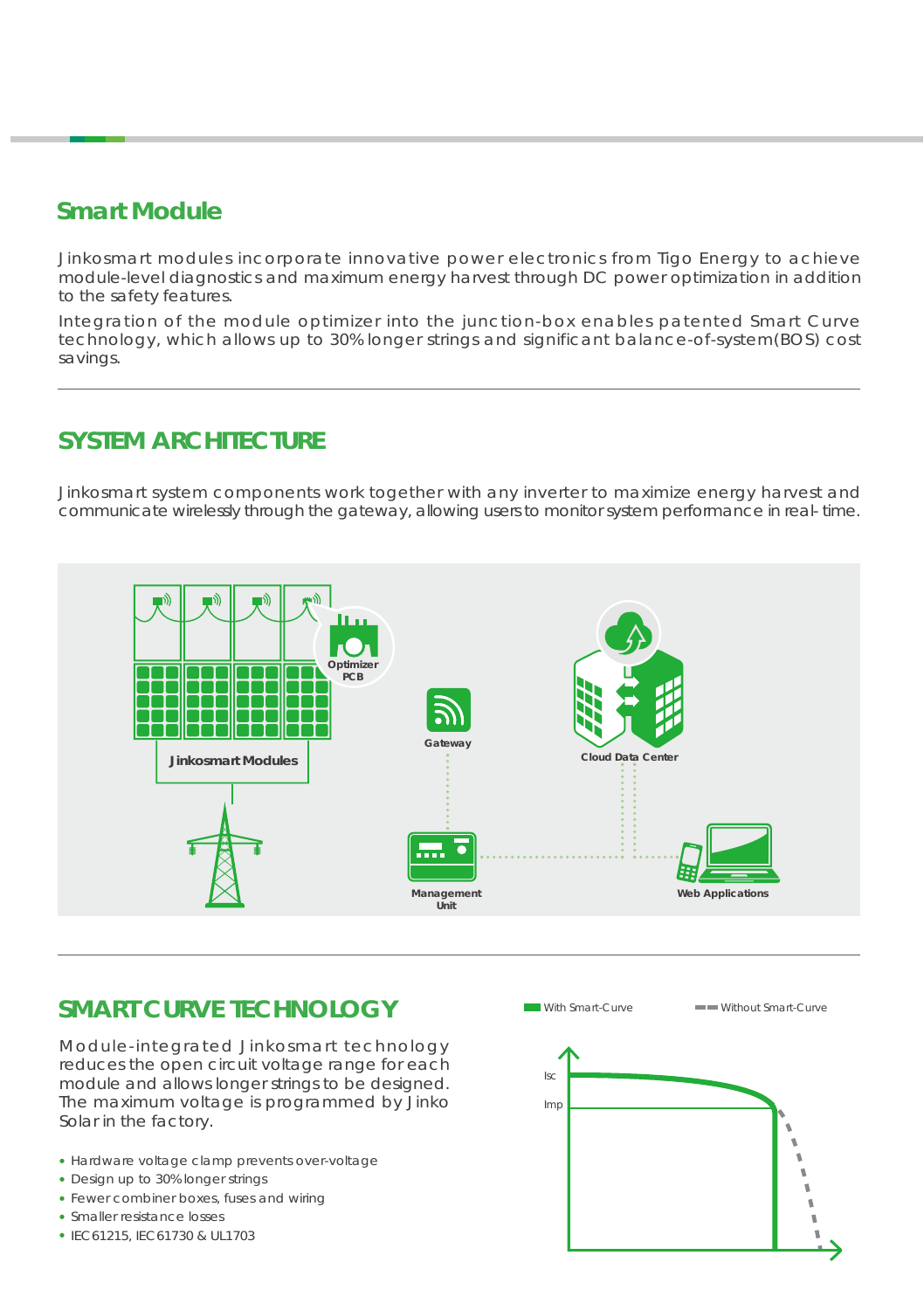## **MODULE MANAGEMENT UNIT (MMU)**

The management unit controls processes in real time and sends data to a remote server for monitoring.

| <b>SPECIFICATIONS</b>        | ONE UNIT SUPPORTS UP TO 360 JINKOSMART MODULES |                                                                           |  |
|------------------------------|------------------------------------------------|---------------------------------------------------------------------------|--|
| Communication                | Data Backhaul                                  | Ethernet (MMU to Data Center)                                             |  |
|                              | <b>On-Screen Prompts</b>                       | Module (power, voltage, signal), Internet<br>Check, basic troubleshooting |  |
|                              | PV-Safe                                        | Button deactivates the array<br>(at the module-level)                     |  |
|                              | <b>Accessories</b>                             | Pull data from most meters that speak<br>Modbus (i.e. AC Meters)          |  |
|                              | <b>Inverter Data</b>                           | Can pull data from most inverters<br>(SMA, Power One, Fronius, Kaco)      |  |
| Power                        | Compatibility                                  | 110 / 230V compatible converter<br>(comes with international plugs)       |  |
| Mechanical<br>Specifications | Dimensions (L x W x H)                         | 225.5 x 226 x 125 mm                                                      |  |
|                              | Weight                                         | 1 <sub>kg</sub>                                                           |  |
|                              | <b>Environmental Rating</b>                    | NEMA 3R                                                                   |  |
|                              | Operating Temperature                          | $0.10 + 10.0$                                                             |  |



Module Management Unit (MMU)

# **GATEWAY**

The Gateway provides wireless communication with up to 120 Jinkosmart modules and the MMU. Up to seven Gateways can be connected to a single MMU.

| <b>GATEWAY SPECIFICATIONS</b> |                                                                      |                                        |  |  |
|-------------------------------|----------------------------------------------------------------------|----------------------------------------|--|--|
| <b>MMU Communications</b>     | Wireless (802.15)                                                    |                                        |  |  |
|                               | RS-485 cable connection; in series with other Gateways               |                                        |  |  |
| Mounting Location             | Center of array                                                      |                                        |  |  |
| <b>Mounting Method</b>        | Mounted to module frame or rack<br>Clips included for frame mounting |                                        |  |  |
| <b>Wireless Range</b>         | 15m line-of-sight                                                    |                                        |  |  |
|                               | 120                                                                  |                                        |  |  |
| modules per Gateway           |                                                                      |                                        |  |  |
| Mechanical Specifications     | <b>Dimensions</b>                                                    | 141.3 x 48.5x 33.3mm<br>(with bracket) |  |  |
|                               | Weight                                                               | 0.9kg                                  |  |  |
|                               | Operating temperature range                                          | $-30^{\circ}$ C $+70^{\circ}$ C        |  |  |
|                               | Enclosure environmental rating                                       | IP 65                                  |  |  |
|                               |                                                                      |                                        |  |  |



Gateway

**An internet connection and a gateway are required for full system functionality.**  The wireless communications system is FCC and CE Class 2 certified. Fixing hole comes with a M3.5X6 SST pan head screw.

# **MONITORING SERVICE**

Jinkosmart monitoring provides total insight into the performance of any system. You can choose to upgrade online once your system is installed.



|                                           | <b>FREE</b> | <b>PREMIUM</b> |
|-------------------------------------------|-------------|----------------|
| Reports                                   | Monthly     | Daily          |
| 1-min data granularity                    | $30 - days$ | Full history   |
| <b>Full History</b>                       |             |                |
| Safety Alerts                             |             |                |
| Dashboard showing<br>environmental impact |             |                |
| Performance Analytics                     |             |                |
| Trending data charts                      |             |                |
| Ability to download                       |             |                |
| Device Integration                        |             |                |
| Performance alerts                        |             |                |
| API access                                |             |                |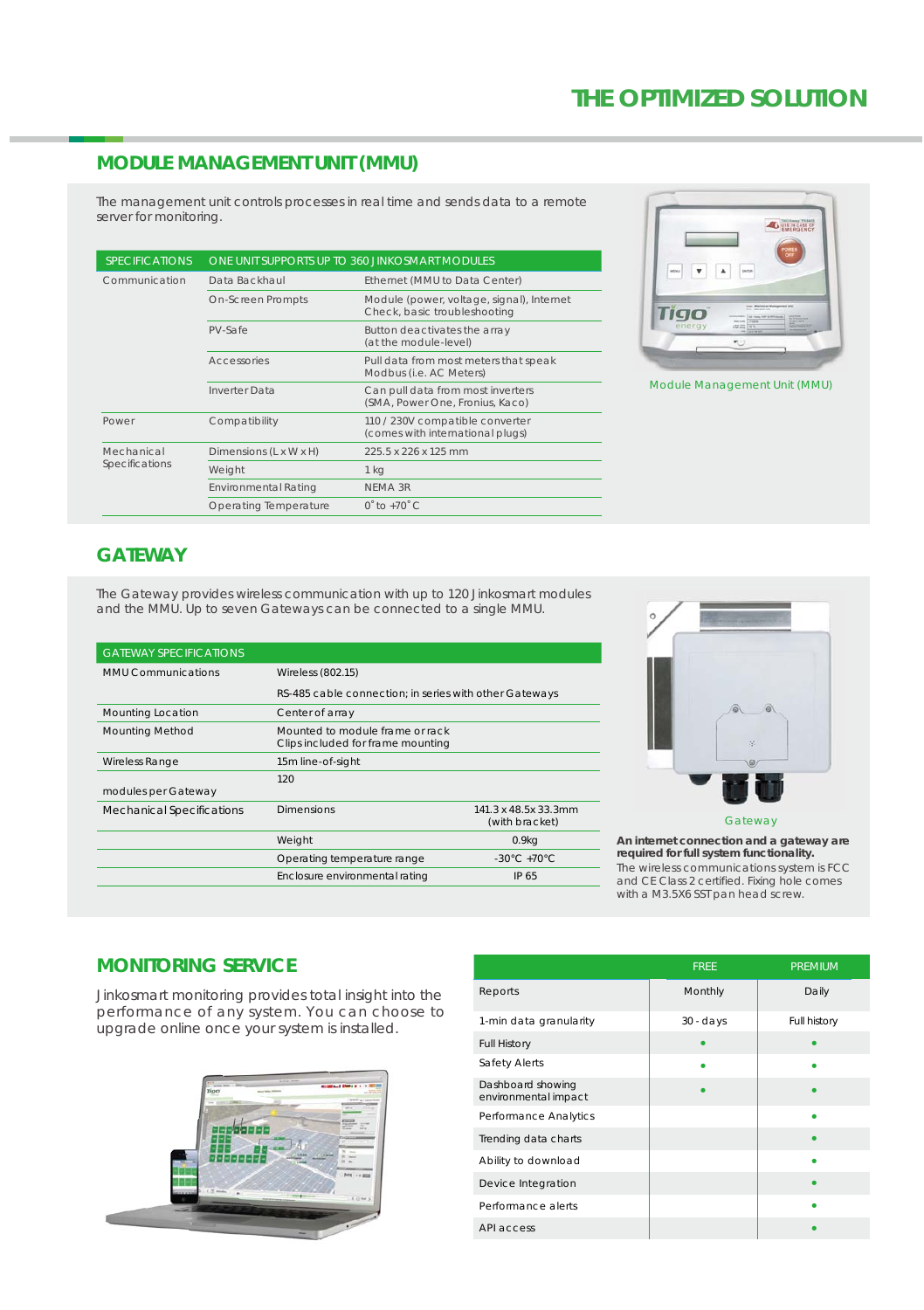

### **Engineering Drawings**







### **Packaging Configuration**

(Two boxes=One pallet)

25pcs/box, 50pcs/pallet, 700 pcs/40'HQ Container

# **SPECIFICATIONS**

#### JKMS270P Module Type JKMS255P JKMS260P JKMS265P **STC NOCT STC NOCT STC NOCT STC NOCT** Maximum Power (Pmax) 202Wp 255Wp 190Wp 260Wp 194Wp 265Wp 198Wp 270Wp Maximum Power Voltage (Vmp) 30.8V  $28.1V$  $31.1V$ 28.3V 31.4V 28.7V 31.7V 29.0V Maximum Power Current (Imp) 8.28A 6.75A 8.37A 6.84A 8.44A 6.91A 8.52A 6.97A Open-circuit Voltage (Voc)  $33.61$  $33.61$  $336V$ 33.6V 33.6V 33.6V 33.6V 33.6V Short-circuit Current (Isc) 7.22A 9.09A 7.35A 8.92A 8.98A 7.26A 9.03A 7.31A Module Efficiency STC (%) 16.50% 15.58% 16.19% 15.89%  $-40^{\circ}$ C $-+85^{\circ}$ C Operating Temperature(°C) Maximum system voltage 1000VDC (IEC) 15A Maximum series fuse rating  $0 - +3%$ Power tolerance  $-0.40\%$ /°C Temperature coefficients of Pmax  $-0.30\%/^{\circ}C$ Temperature coefficients of Voc Temperature coefficients of Isc  $0.06\%$ <sup>°</sup>C Nominal operating cell temperature (NOCT)  $45 \pm 2^{\circ}$ C





Ambient Temperature 20°C



 $AM=1.5$ 

Wind Speed 1m/s

\* Power measurement tolerance: ± 3%

NOCT: W: Irradiance 800W/m<sup>2</sup>

# **Electrical Performance**

#### Current-Voltage & Power-Voltage **Temperature Dependence** Curves (260W) of Isc, Voc, Pmax 18 160  $(\%)$  $140$ Pmä  $120$ rmalized Isc, Voc  $10($  $\widehat{A}$  $\frac{1}{80}$ Current  $\left( \mathcal{N}\right)$  $60$  $40$  $\overline{a}$ Voltage (V) Cell Temperature(°C)

**Mechanical Characteristics** -<br>Cell Type Poly-crystalline 156×156mm (6 inch) No. of cells  $60(6\times10)$ Dimensions 1650×992×40mm (65.00×39.05×1.57 inch) Weight 18.5 kg (40.8 lbs) **Front Glass** 3.2mm, High Transmission, Low Iron, Tempered Glass Frame Anodized Aluminium Alloy Junction Box IP67 Rated (MMJ-ES50) TÜV 1×4.0mm<sup>2</sup>, Length:1000mm Output Cables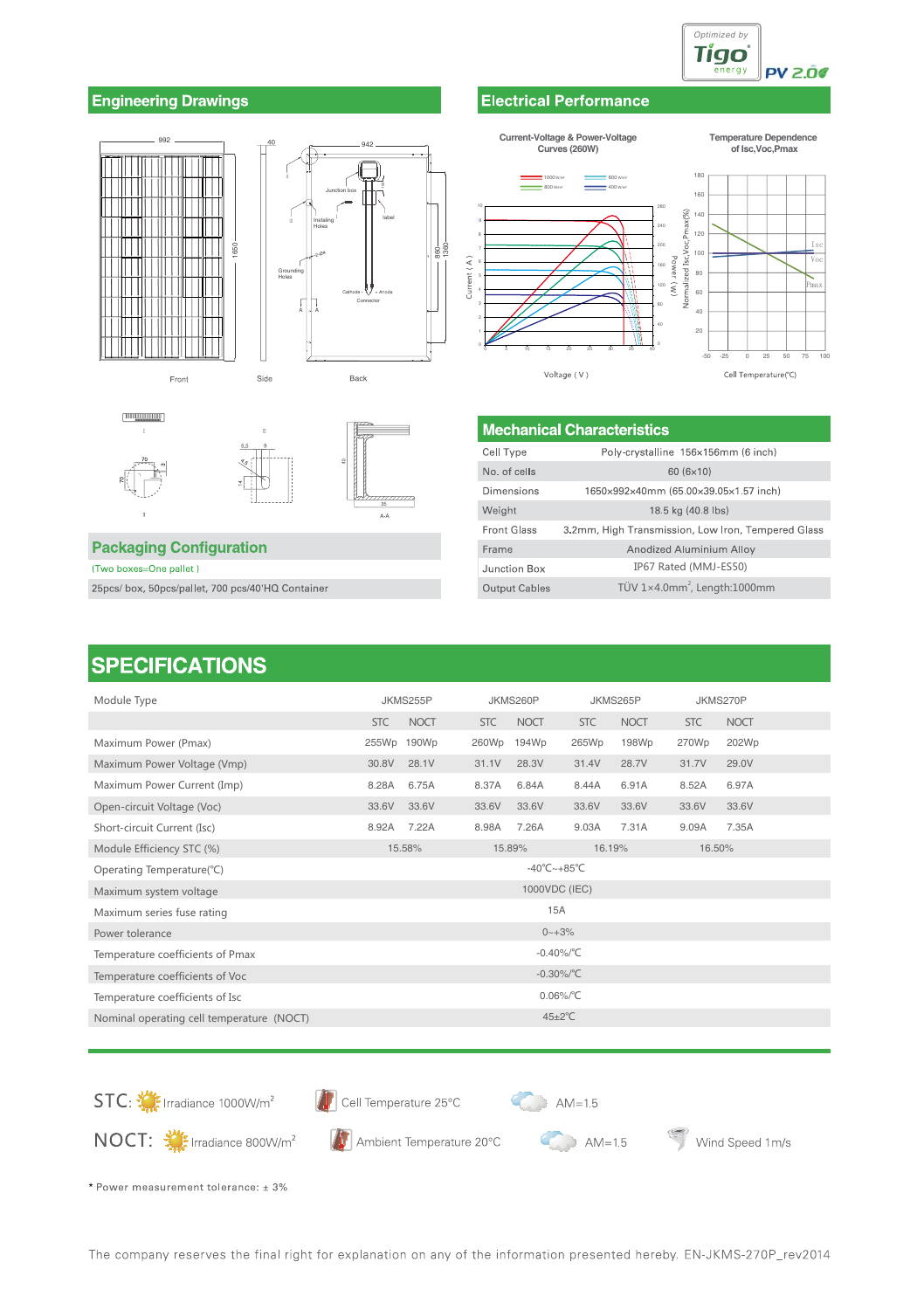

### **Engineering Drawings**









### **Packaging Configuration**

(Two boxes=One pallet)

25pcs/box, 50pcs/pallet, 550 pcs/40'HQ Container

# **SPECIFICATIONS**

| Module Type                               | JKMS300P                  | JKMS305P             | JKMS310P                         | JKMS315P                  |  |
|-------------------------------------------|---------------------------|----------------------|----------------------------------|---------------------------|--|
|                                           | <b>NOCT</b><br><b>STC</b> | <b>NOCT</b><br>STC   | <b>NOCT</b><br><b>STC</b>        | <b>NOCT</b><br><b>STC</b> |  |
| Maximum Power (Pmax)                      | 300Wp<br>222Wp            | 305Wp 226Wp          | 310Wp<br>231Wp                   | 235Wp<br>315Wp            |  |
| Maximum Power Voltage (Vmp)               | 36.6V<br>33.3V            | 33.6V<br>36.8V       | 33.9V<br>37.0V                   | 37.2V<br>34.3V            |  |
| Maximum Power Current (Imp)               | 6.67A<br>8.20A            | 6.72A<br>8.30A       | 6.81A<br>8.38A                   | 8.48A<br>6.84A            |  |
| Open-circuit Voltage (Voc)                | 40.1V<br>40.1V            | 40.1V<br>40.1V       | 40.1V<br>40.1V                   | 40.1V<br>40.1V            |  |
| Short-circuit Current (Isc)               | 8.84A<br>7.18A            | 8.91A 7.22A          | 8.96A<br>7.26A                   | 7.29A<br>9.01A            |  |
| Module Efficiency STC (%)                 | 15.46%                    | 15.72%               | 15.98%                           | 16.23%                    |  |
| Operating Temperature(°C)                 |                           |                      | $-40^{\circ}$ C $-+85^{\circ}$ C |                           |  |
| Maximum system voltage                    |                           | 1000VDC (IEC)        |                                  |                           |  |
| Maximum series fuse rating                |                           | 15A                  |                                  |                           |  |
| Power tolerance                           |                           | $0 - +3%$            |                                  |                           |  |
| Temperature coefficients of Pmax          |                           | $-0.40\%$ /°C        |                                  |                           |  |
| Temperature coefficients of Voc           |                           | $-0.30\%/^{\circ}C$  |                                  |                           |  |
| Temperature coefficients of Isc           |                           |                      | $0.06\%$ $^{\circ}$ C            |                           |  |
| Nominal operating cell temperature (NOCT) |                           | $45 \pm 2^{\circ}$ C |                                  |                           |  |

STC:  $\frac{1000}{2}$  Irradiance 1000W/m<sup>2</sup>

Cell Temperature 25°C

A Ambient Temperature 20°C



 $AM=1.5$ 

Wind Speed 1m/s

\* Power measurement tolerance: ± 3%

NOCT: Millingdiance 800W/m<sup>2</sup>

### **Current-Voltage & Power-Voltage Curves (305W)**  $\equiv$  1000 was 800 W/m²

Current  $(A)$ 

**Temperature Dependence of Isc,Voc,Pmax**



**Electrical Performance** 

| <b>Mechanical Characteristics</b> |                                                    |  |
|-----------------------------------|----------------------------------------------------|--|
| Cell Type                         | Poly-crystalline 156×156mm (6 inch)                |  |
| No.of cells                       | $72(6\times12)$                                    |  |
| Dimensions                        | 1956×992×40mm (77.01×39.05×1.57 inch)              |  |
| Weight                            | 26.5 kg (58.4 lbs.)                                |  |
| Front Glass                       | 4.0mm, High Transmission, Low Iron, Tempered Glass |  |
| Frame                             | Anodized Aluminium Alloy                           |  |
| Junction Box                      | IP67 Rated (MMJ-ES50)                              |  |
| <b>Output Cables</b>              | TÜV 1×4.0mm <sup>2</sup> Length:1000mm             |  |

The company reserves the final right for explanation on any of the information presented hereby. EN-JKMS-315P\_rev2014